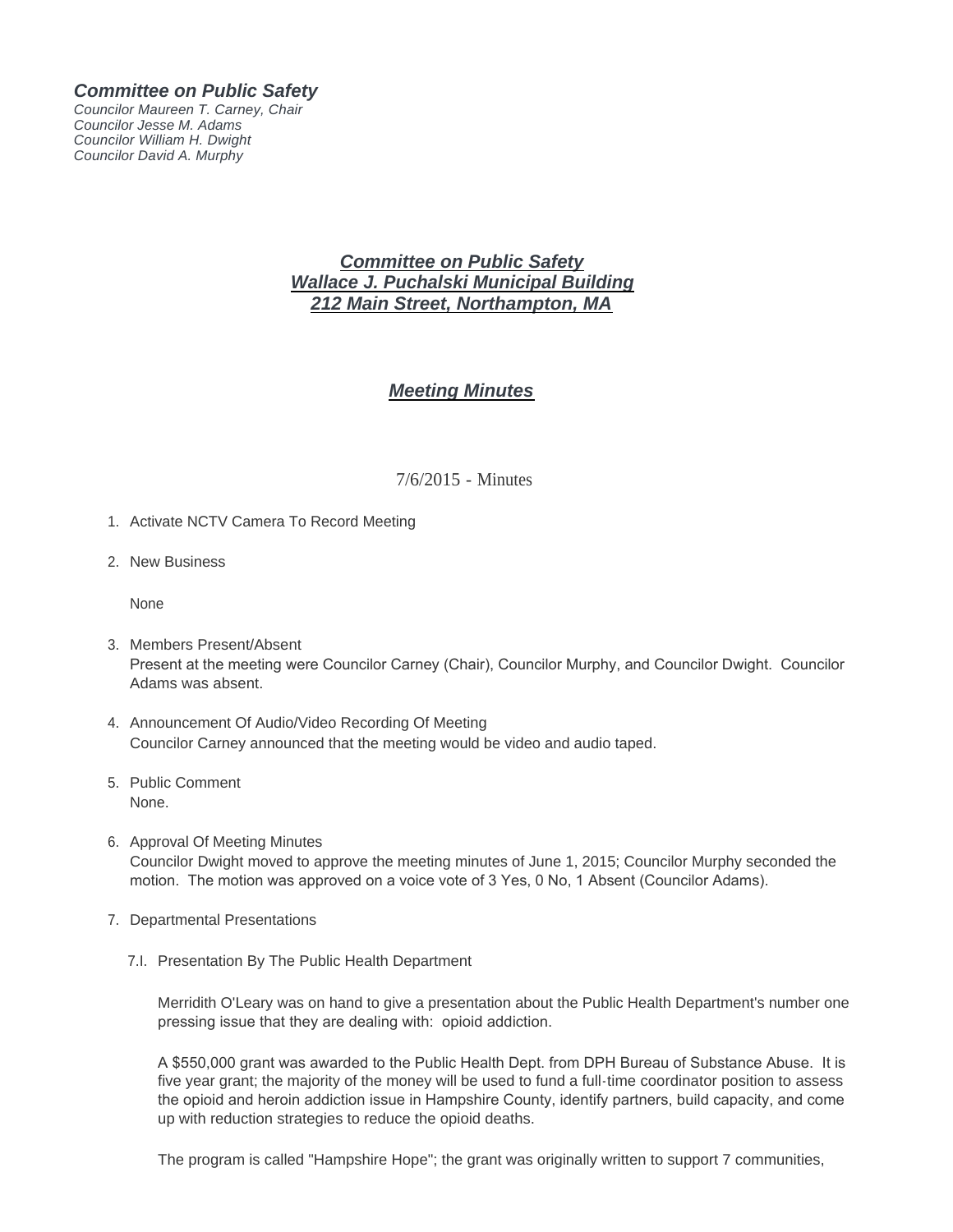however, because of the DA's office involvement, the program will be far more reaching in Hampshire County. Hampshire HOPE is a collaboration of individuals, health care organizations, community groups, social services agencies, government agencies, local health departments, Office of Northwestern DA, law enforcement agencies, first responders, and others who have joined together in a comprehensive effort to reduce and prevent opioid use and abuse in Hampshire County.

The first step was to look at the number of deaths as a result of opioid overdose and evaluate the statistics associated with those deaths, such as where the death occurred, what the specific drug was that caused the death, etc. The death information sources came from the Mass State Police and the Dept. of Public Health. The two sources are not always consistent. DPH reports all OD fatalities, where Mass State Police reports only people who are dead upon arrival, die during transport, or die within 48 hours of admittance to Emergency Room or Inpatient.

Director O'Leary shared information about the Number of Unintentional Opioid Overdose Deaths by County in Massachusetts for the years 2000 - 2014. Ms. O'Leary explained that one of the reasons for the rise in addiction is due to the misuse of prescription drugs. One of the strategies used to prevent misuse is a community drug roundup program. There is also a prescription monitoring program in Massachusetts; 49 states have a monitoring program, however, many states do not coordinate or share information allowing a prescription drug abuser to go undetected until it is too late. Director O'Leary explained that the heroin of today has a higher efficiency rate than the heroin of the 1970's.

As a task force Hampshire Hope has come up with a resource guide and a brochure to spread community awareness. They have also developed an index sized leaflet that explains about the Good Samaritan Law. The goal is to let everyone know that the Good Samaritan Law protects witnesses of an overdose who call for help. They are also working to get NARCAN more readily available to the public. NARCAN is a drug that reverses the effects of a narcotic. The cost for NARCAN has more than doubled, however, it is now available without a prescription. It is not the type of substance that can be administered by the overdosed patient.

Three strategies that Hampshire Hope will address during its first year are:

- 1. Too many 8 12th graders have misued prescription opioid, the gateway drug to heroin.
- 2. Too many people are addicted to heroin and opioids.
- 3. Not enough people are entering into drug rehab programs.

Councilor Murphy asked whether there was any growing concern about mosquitos. Last year the virus disease numbers were very low. This was contrary to what was expected due to the previous year's occurences. Director O'Leary is trying to establish a mosquito control district. The state does do testing, however, not in the western part of the state. In the western part of the state there are 7 communities that belong to a mosquito control district. Northampton is not part of any district; DPH promised to come out and set traps, however, they came during the fall when the mosquito population is diminished. The Public Health Department was also told that they could not continue survelliance in our area. Ms. O'Leary is talking with other communities to form a Pioneer Valley mosquito control district. The state is saying that the effort will need to go through legislation and could drag on. Northampton lost its licensed pesticide applicator when Mr. Fred Pirog retired from the Public Works Department. There will be issues around treating wetlands and catch basins. So the Public Health Dept. is trying to figure out what it would take to become part of a mosquito control district. Right now it looks like to cost to Northampton will be \$70,000. As part of the network, our community would receive an assessment of wet land areas, any type of treatment necessary, and community outreach education. If there is a real public health emergency, the network would cover the outbreak.

An alternative to joining a control district is to have UMASS do the testing. They have the equipment that was given to them by DPH in 2002. The students can set the traps. The DPH has said they do not want this do be done.